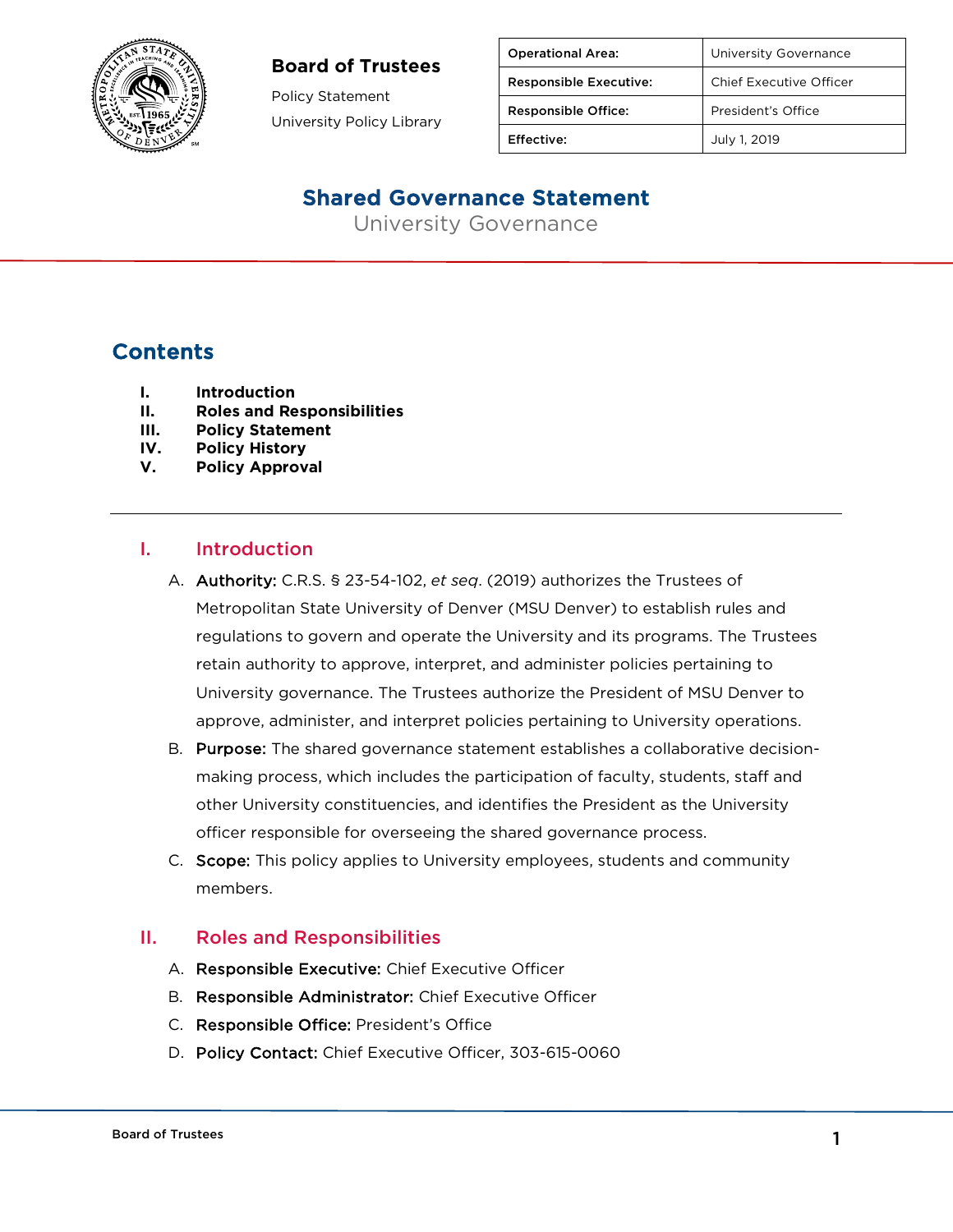### **Board of Trustees**



Policy Statement University Policy Library

| <b>Operational Area:</b>      | University Governance   |
|-------------------------------|-------------------------|
| <b>Responsible Executive:</b> | Chief Executive Officer |
| <b>Responsible Office:</b>    | President's Office      |
| Effective:                    | July 1, 2019            |

## Shared Governance Statement

University Governance

E. President's Cabinet: President's Cabinet is a culmination of the University's shared governance structure. Through robust discussion, President's Cabinet provides responsive and informed recommendations to the President on policies, proposals, and other matters of broad institutional significance, including strategic planning. Cabinet members are responsible for sharing discussions and recommendations with their respective constituency group. The Cabinet's goal is to advance MSU Denver as one of the nation's preeminent urban universities.

#### III. Policy Statement

Within the University's statutory role and mission and the Board of Trustees' operational mission, all constituencies have a role and a responsibility to assist the University to achieve excellence in all areas of University activity. The Board of Trustees welcomes and expects the participation of faculty, students, staff and other University constituencies in the decision-making process. The Board of Trustees delegates to the President, as the chief executive officer of the University, full authority and responsibility for administering the University within the policies and procedures established by the Board of Trustees.

The President must establish and maintain an open environment of communication with all members of the University community and establish avenues for consultation and recommendation by faculty, students, and staff regarding policy matters considered by the Board of Trustees. The Board expects the President to elicit the participation and facilitate the fulfillment of the roles and responsibilities of the University's constituencies and organized, constituent groups in the University's internal, decision-making processes. It is through the initiative, participation and effort of all the University's constituencies that excellence is achieved.